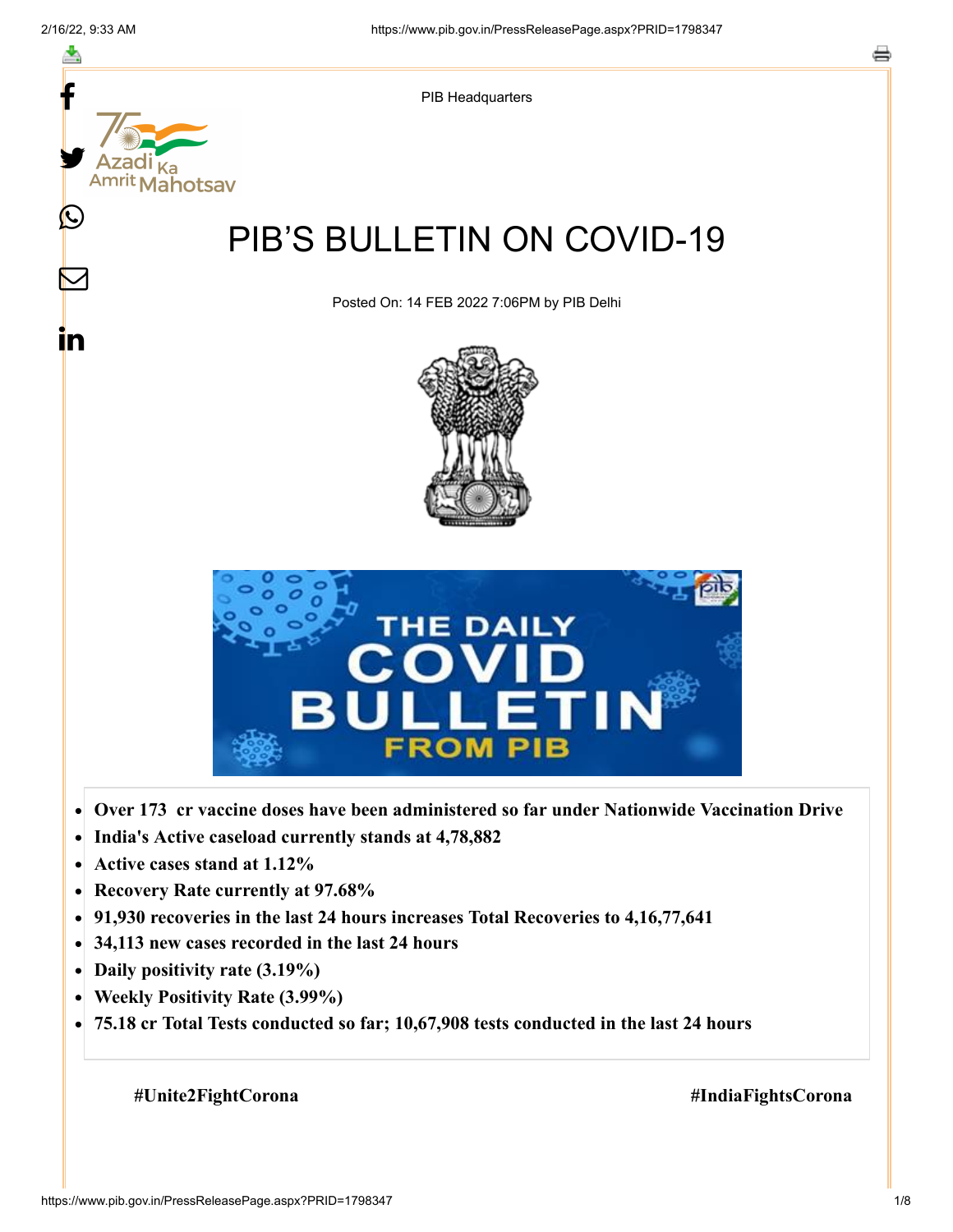f

y.

 $\bigcirc$ 

 $\bm{\nabla}$ 

<u>in</u>

#### **PRESS INFORMATION BUREAU**

### **MINISTRY OF INFORMATION & BROADCASTING**

#### **GOVERNMENT OF INDIA**

**\*\*\*\*\*** 



**India's Cumulative COVID-19 Vaccination Coverage exceeds 173 Cr**

**More than 11.66 lakh Vaccine Doses administered in the last 24 hours**

**Recovery Rate currently stands at 97.68%**

**34,113 New Cases reported in the last 24 hours**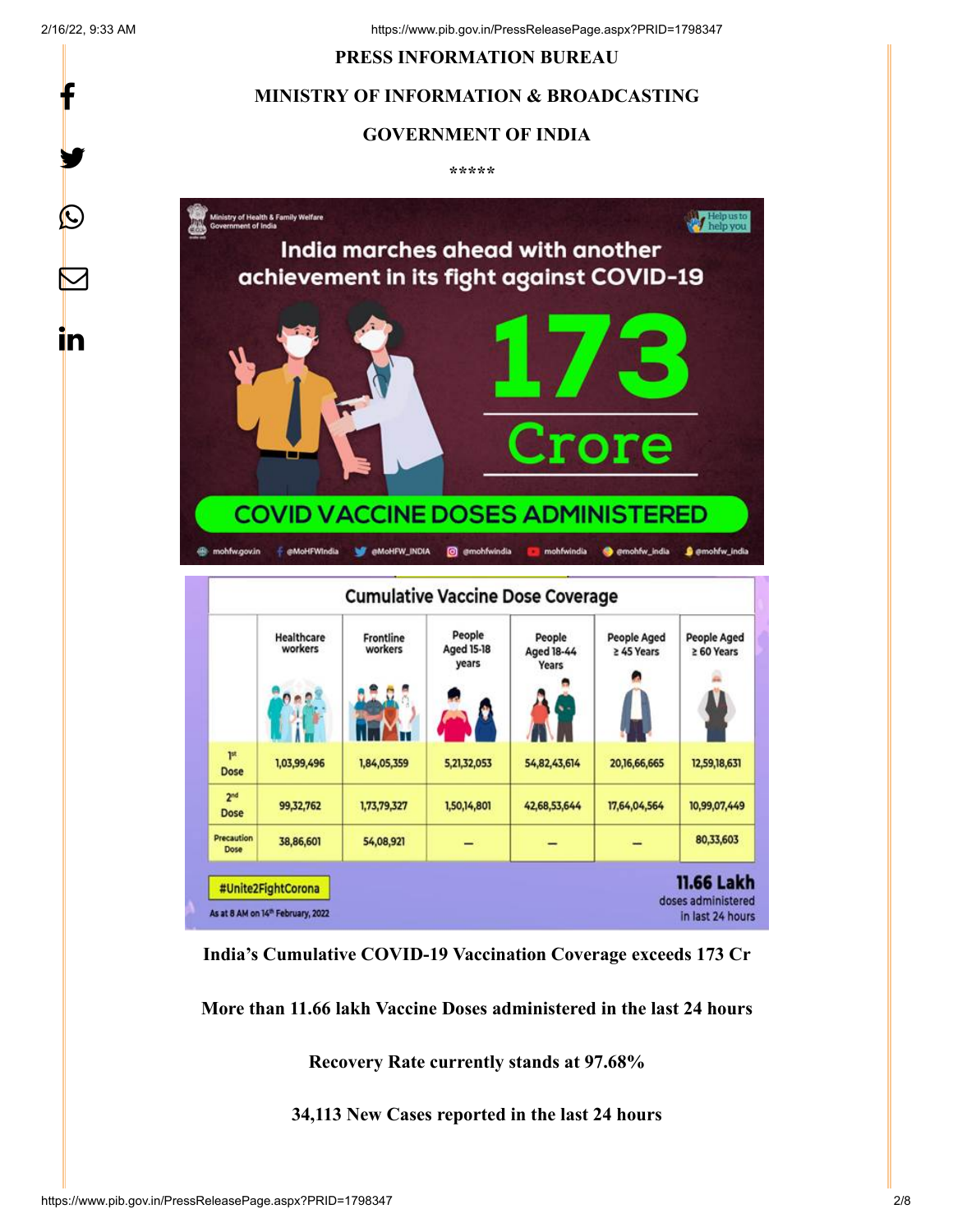f

<u>in</u>

#### **India's Active Caseload currently stands at 4,78,882**

## **Weekly Positivity Rate is presently at 3.99%**

India's Cumulative COVID-19 vaccination coverage has exceeded **173 Cr** as per provisional reports  $\mathbf{\mathbb{C}}$ today after noon. y.

This has been achieved through 1,93,87,689 sessions. The break-up of the cumulative figure as per the **P**rovisional report till 7 am today include:

| <b>Cumulative Vaccine Dose Coverage</b> |                        |                 |  |
|-----------------------------------------|------------------------|-----------------|--|
| <b>HCWs</b>                             | 1 <sup>st</sup> Dose   | 1,03,99,496     |  |
|                                         | 2 <sup>nd</sup> Dose   | 99, 32, 762     |  |
|                                         | <b>Precaution Dose</b> | 38,86,601       |  |
| <b>FLWs</b>                             | 1 <sup>st</sup> Dose   | 1,84,05,359     |  |
|                                         | 2 <sup>nd</sup> Dose   | 1,73,79,327     |  |
|                                         | <b>Precaution Dose</b> | 54,08,921       |  |
| Age Group 15-18 years                   | 1 <sup>st</sup> Dose   | 5,21,32,053     |  |
|                                         | 2 <sup>nd</sup> Dose   | 1,50,14,801     |  |
| Age Group 18-44 years                   | 1 <sup>st</sup> Dose   | 54,82,43,614    |  |
|                                         | $2nd$ Dose             | 42, 68, 53, 644 |  |
| Age Group 45-59 years                   | 1 <sup>st</sup> Dose   | 20,16,66,665    |  |
|                                         | 2 <sup>nd</sup> Dose   | 17,64,04,564    |  |
| Over 60 years                           | 1 <sup>st</sup> Dose   | 12,59,18,631    |  |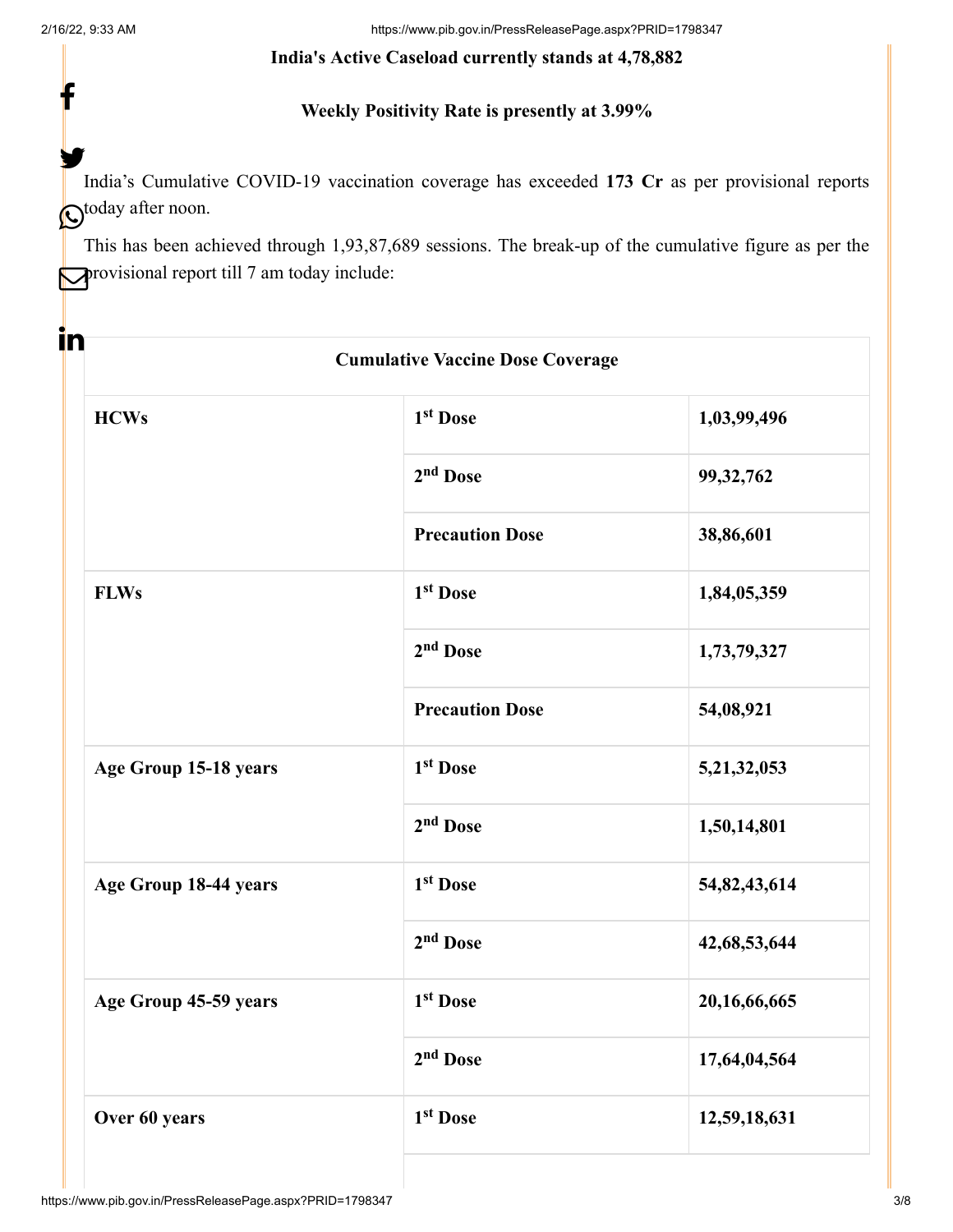| f          |                        | $2nd$ Dose             | 10,99,07,449   |
|------------|------------------------|------------------------|----------------|
|            |                        | <b>Precaution Dose</b> | 80,33,603      |
| $\bigcirc$ | <b>Precaution Dose</b> |                        | 1,73,29,125    |
| $\sum$     | <b>Total</b>           |                        | 1,72,95,87,490 |

**P**<sub>1,930</sub> patients have recovered in the last 24 hours and the cumulative tally of recovered patients (since the beginning of the pandemic) is now at **4,16,77,641.**

Consequently, India's recovery rate stands at **97.68%.**



**34,113 new cases** were reported in the last 24 hours.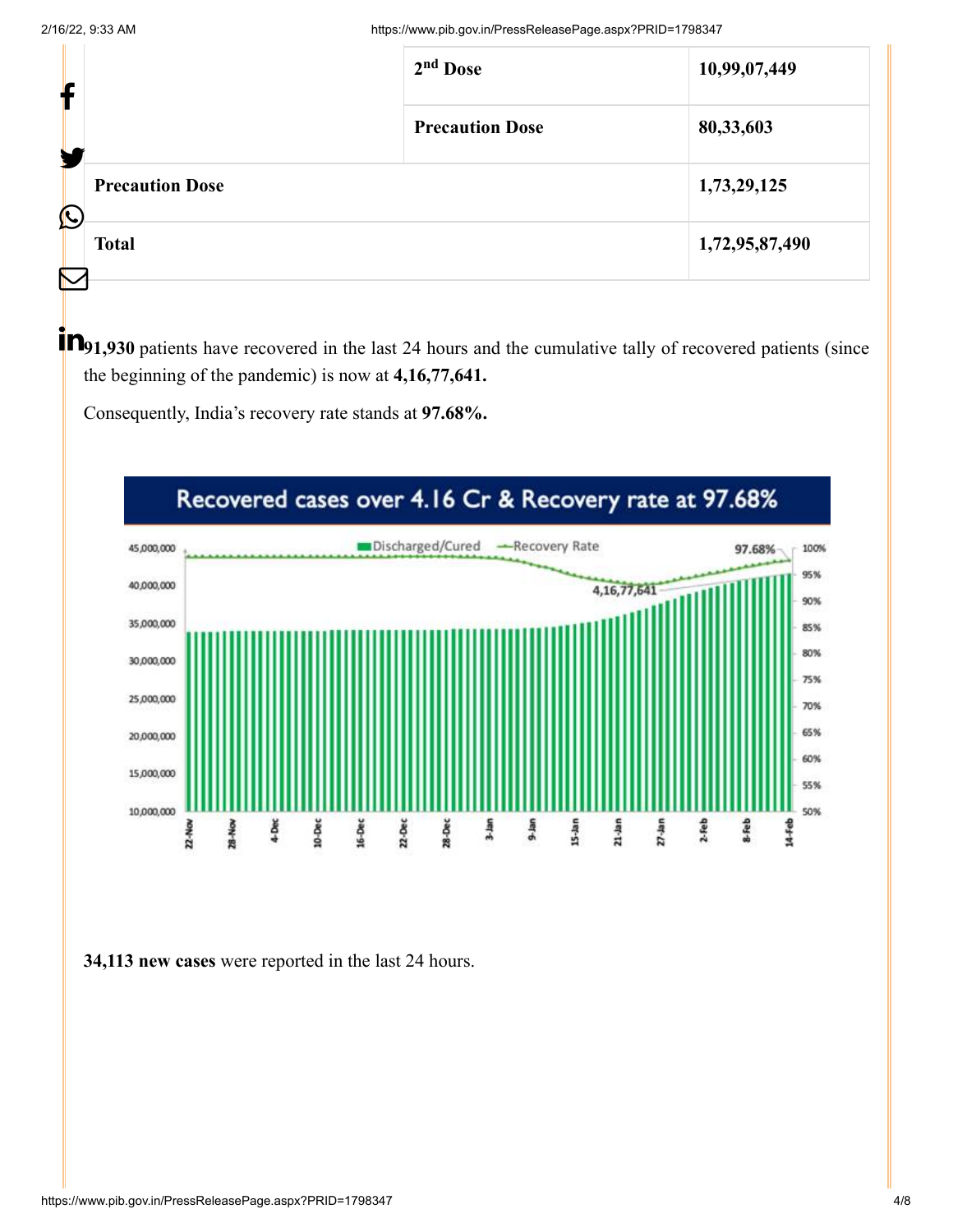2/16/22, 9:33 AM https://www.pib.gov.in/PressReleasePage.aspx?PRID=1798347



India's Active Case load is presently at **4,78,882.** Active cases constitute **1.12%** of the country's total Positive Cases**.**



The testing capacity across the country continues to be expanded. The last 24 hours saw a total of **10,67,908** tests being conducted. India has so far conducted over **75.18 Cr (75,18,03,766**) cumulative tests.

While testing capacity has been enhanced across the country, **Weekly Positivity Rate** in the country currently **stands at 3.99%** and the **Daily Positivity rate is reported to be 3.19%.**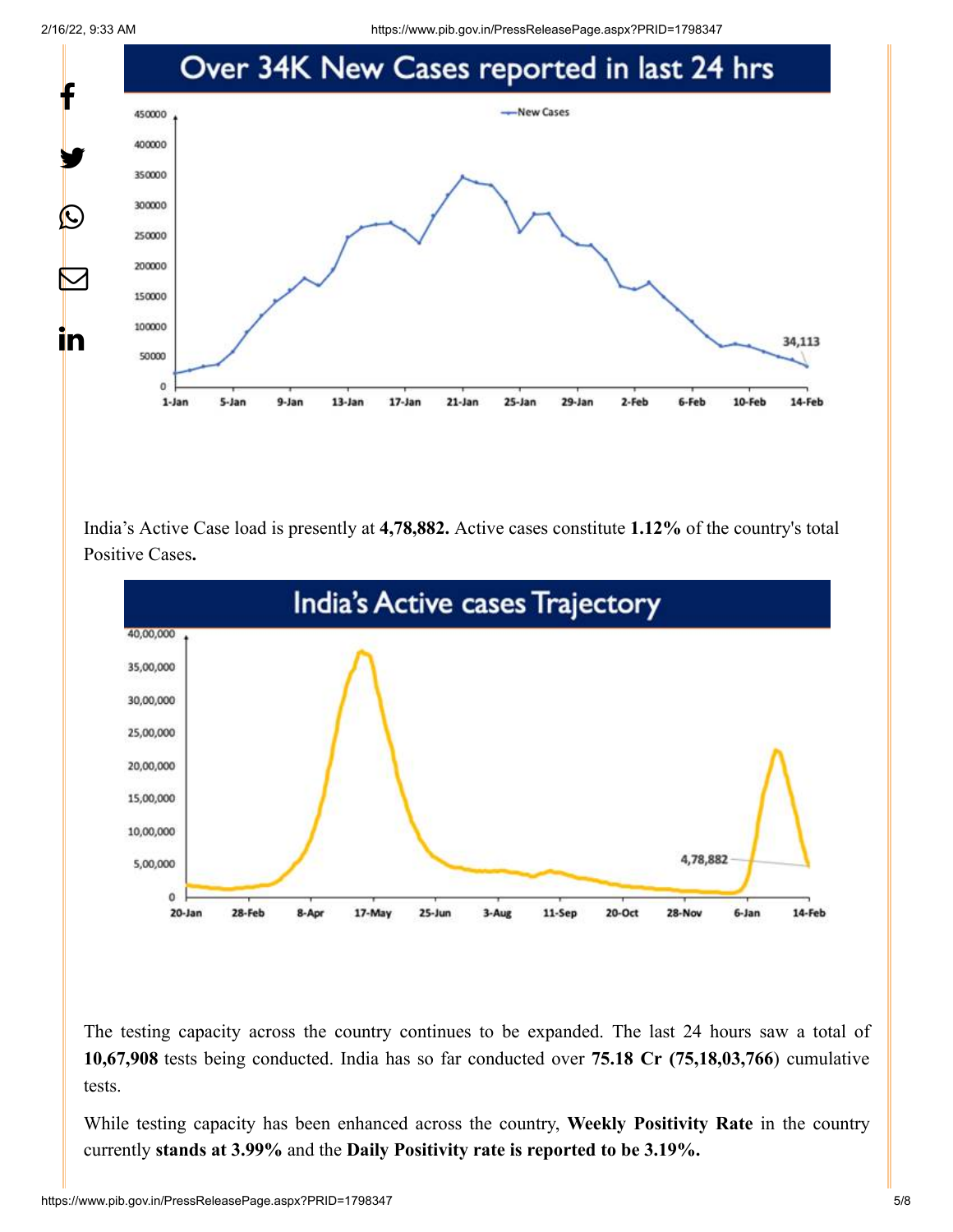2/16/22, 9:33 AM https://www.pib.gov.in/PressReleasePage.aspx?PRID=1798347



<https://pib.gov.in/PressReleasePage.aspx?PRID=1798167>

# **Update on COVID-19 Vaccine Availability in States/UTs**

## **More than 171.17 Crore vaccine doses provided to States/UTs**

# **More than 12.25 Crore balance and unutilized vaccine doses still available with States/UTs**

The Union Government is committed to accelerating the pace and expanding the scope of COVID-19 vaccination throughout the country. The nationwide COVID 19 vaccination started on  $16<sup>th</sup>$  January 2021. The new phase of universalization of COVID-19 vaccination commenced from 21<sup>st</sup> June 2021. The vaccination drive has been ramped up through availability of more vaccines, advance visibility of vaccine availability to States and UTs for enabling better planning by them, and streamlining the vaccine supply chain.

As part of the nationwide vaccination drive, Government of India has been supporting the States and UTs by providing them COVID Vaccines free of cost. In the new phase of the universalization of the COVID19 vaccination drive, the Union Government will procure and supply (free of cost) 75% of the vaccines being produced by the vaccine manufacturers in the country to States and UTs.

| <b>VACCINE DOSES</b> | (As on $14th$ February, 2022) |
|----------------------|-------------------------------|
| <b>SUPPLIED</b>      | 1,71,17,50,960                |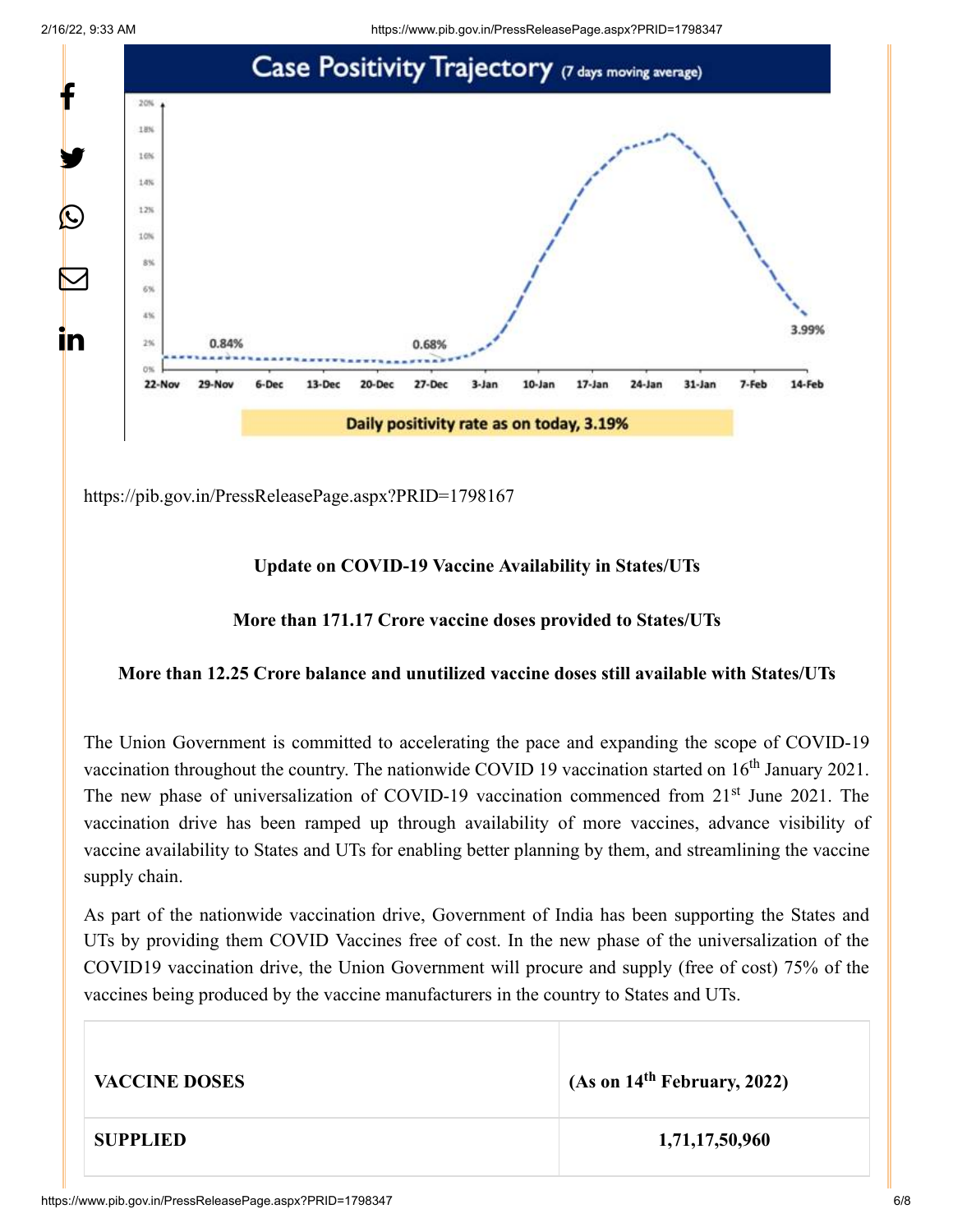f

 $\mathbf{in}$ 

**BALANCE AVAILABLE** 12,25,70,646

More than **171.17 crore** (1,71,17,50,960) vaccine doses have been provided to States/UTs so far through Govt. of India (free of cost channel) and through direct state procurement category.  $\bigodot$ 

More than **12.25 Cr (12,25,70,646)** balance and unutilized COVID Vaccine doses are still available with the States/UTs to be administered.

<https://pib.gov.in/PressReleasePage.aspx?PRID=1798164>

#### **Tweet links**

[#IndiaFightsCorona](https://twitter.com/hashtag/IndiaFightsCorona?src=hash&ref_src=twsrc%5Etfw):

More than 10 Lakh (10,67,908) [#COVID19](https://twitter.com/hashtag/COVID19?src=hash&ref_src=twsrc%5Etfw) samples tested in the last 24 hours.

 $\triangledown$  Together, we can win the battle against COVID-19.

→[#StaySafe](https://twitter.com/hashtag/StaySafe?src=hash&ref_src=twsrc%5Etfw) and follow [#COVIDAppropriateBehaviour](https://twitter.com/hashtag/COVIDAppropriateBehaviour?src=hash&ref_src=twsrc%5Etfw) [#Unite2FightCorona](https://twitter.com/hashtag/Unite2FightCorona?src=hash&ref_src=twsrc%5Etfw) [#We4Vaccine](https://twitter.com/hashtag/We4Vaccine?src=hash&ref_src=twsrc%5Etfw) [pic.twitter.com/JyaB17Kz5z](https://t.co/JyaB17Kz5z)

— #IndiaFightsCorona (@COVIDNewsByMIB) [February 14, 2022](https://twitter.com/COVIDNewsByMIB/status/1493133435342589954?ref_src=twsrc%5Etfw)

[#IndiaFightsCorona](https://twitter.com/hashtag/IndiaFightsCorona?src=hash&ref_src=twsrc%5Etfw):

**More than** 11 lakh (11,66,993) vaccine doses administered in the last  $24$  hours.

☑️Together we can win the battle against [#COVID19](https://twitter.com/hashtag/COVID19?src=hash&ref_src=twsrc%5Etfw)[.#We4Vaccine](https://twitter.com/hashtag/We4Vaccine?src=hash&ref_src=twsrc%5Etfw)[#LargestVaccinationDrive](https://twitter.com/hashtag/LargestVaccinationDrive?src=hash&ref_src=twsrc%5Etfw)[#Unite2FightCorona](https://twitter.com/hashtag/Unite2FightCorona?src=hash&ref_src=twsrc%5Etfw) [pic.twitter.com/O9C2m3zzPj](https://t.co/O9C2m3zzPj)

```
— #IndiaFightsCorona (@COVIDNewsByMIB) February 14, 2022
```
[#Unite2FightCorona](https://twitter.com/hashtag/Unite2FightCorona?src=hash&ref_src=twsrc%5Etfw)[#LargestVaccineDrive](https://twitter.com/hashtag/LargestVaccineDrive?src=hash&ref_src=twsrc%5Etfw)[#OmicronVariant](https://twitter.com/hashtag/OmicronVariant?src=hash&ref_src=twsrc%5Etfw) [pic.twitter.com/EgWHUz7s0V](https://t.co/EgWHUz7s0V)

— Ministry of Health (@MoHFW\_INDIA) [February 14, 2022](https://twitter.com/MoHFW_INDIA/status/1493098432650956800?ref_src=twsrc%5Etfw)